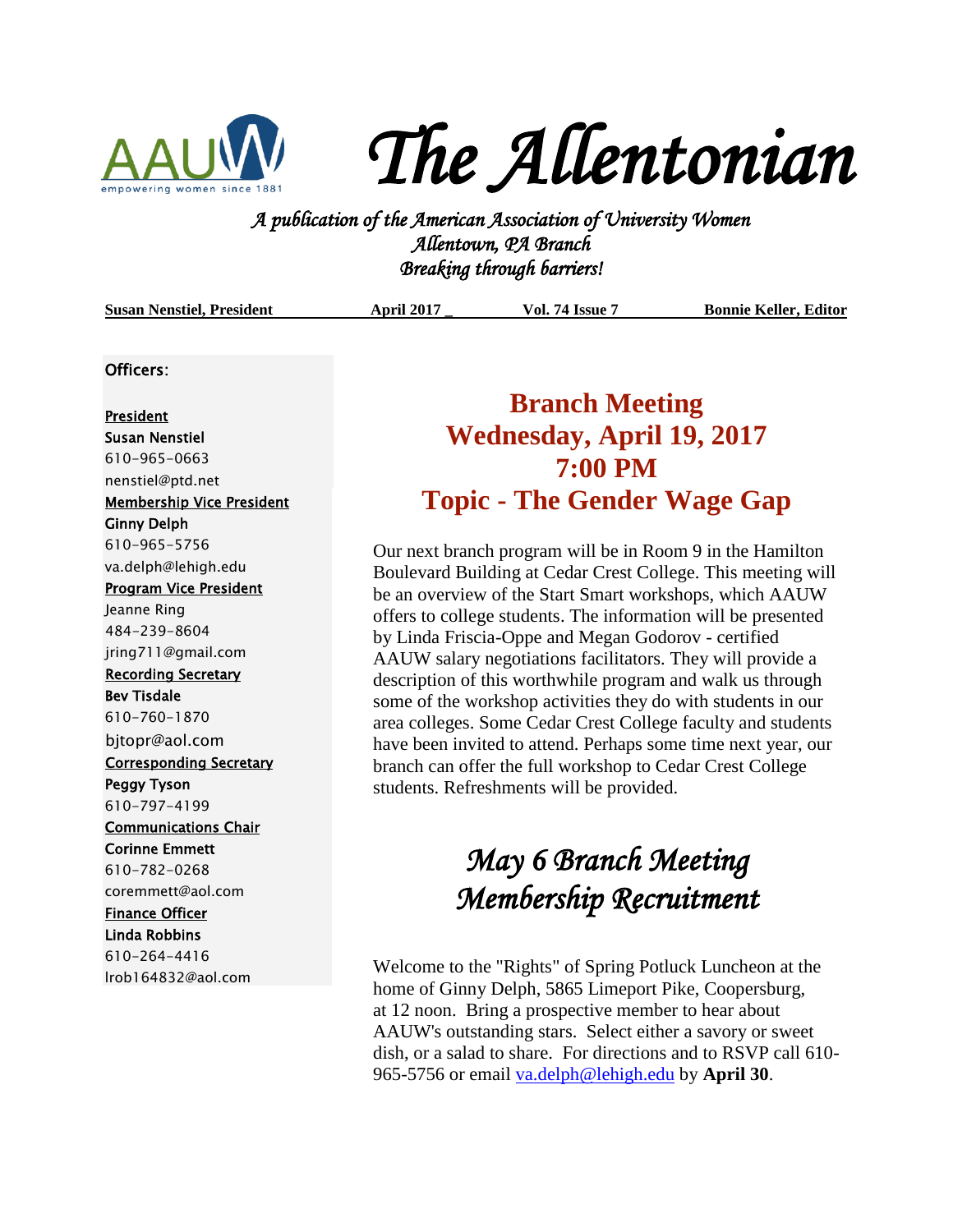# *President's Message*

April is soon upon us and it's time for our annual meeting and our state convention. If you remember back in September we reported that a goal for this year was to build a relationship with Cedar Crest College. We have some news to report! Cedar Crest has renewed its membership in AAUW. Students will be invited to our April meeting. Hopefully we will award a scholarship to the AAUW National Conference of College Women Student Leaders.

**Annual Business Meeting**: We will have a short business meeting prior to Linda Friscia-Oppe's presentation of \$tart \$mart. At that time, we will hold our annual election. Ginny Delph, Bev Tisdale and Linda Robbins have agreed to serve another term in their respective offices – Membership Vice President, Recording Secretary, and Treasurer.

**Merger?** The time has come to assess the possibility of merging the three branches in the Lehigh Valley. In January, I and the presidents of Bethlehem and Easton agreed that it was time. We each appointed a member of our branches to the committee. Karen Peiffer is our representative. The committee then decided to add another 3 members. Judy Trach is our other representative. Right now, the committee is looking at some inter-branch programs with the hope of merger in 2018. This subject has been the "elephant in the room" for a while for all three branches. We will keep you posted and certainly Karen and Judy welcome your comments.

**Missing our Book Sale?** Bethlehem needs help with its Book Fair. If you can give a hand, check out Bethlehem-pa.aauw.net or contact Linda Robbins.

**State Convention:** It's not too late to register for convention on April 21-23 in York. Check the latest edition of the KEYSTONER for registration form and instructions.

**National Convention:** Washington DC is the site of this year's convention. A lobby day on Capitol Hill, Judy Woodruff and Celinda Lake headline the agenda. Hope you will consider attending.

**Advocacy:** Now more than ever we need to keep in touch with our members of Congress and the PA General Assembly. We need to make our stands known to ensure that our women and girls are treated fairly and that all of us can live in good health, access to a public education and freedom of speech.

See you at our annual meeting at Cedar Crest. Happy Easter! Happy Passover!

*Susan*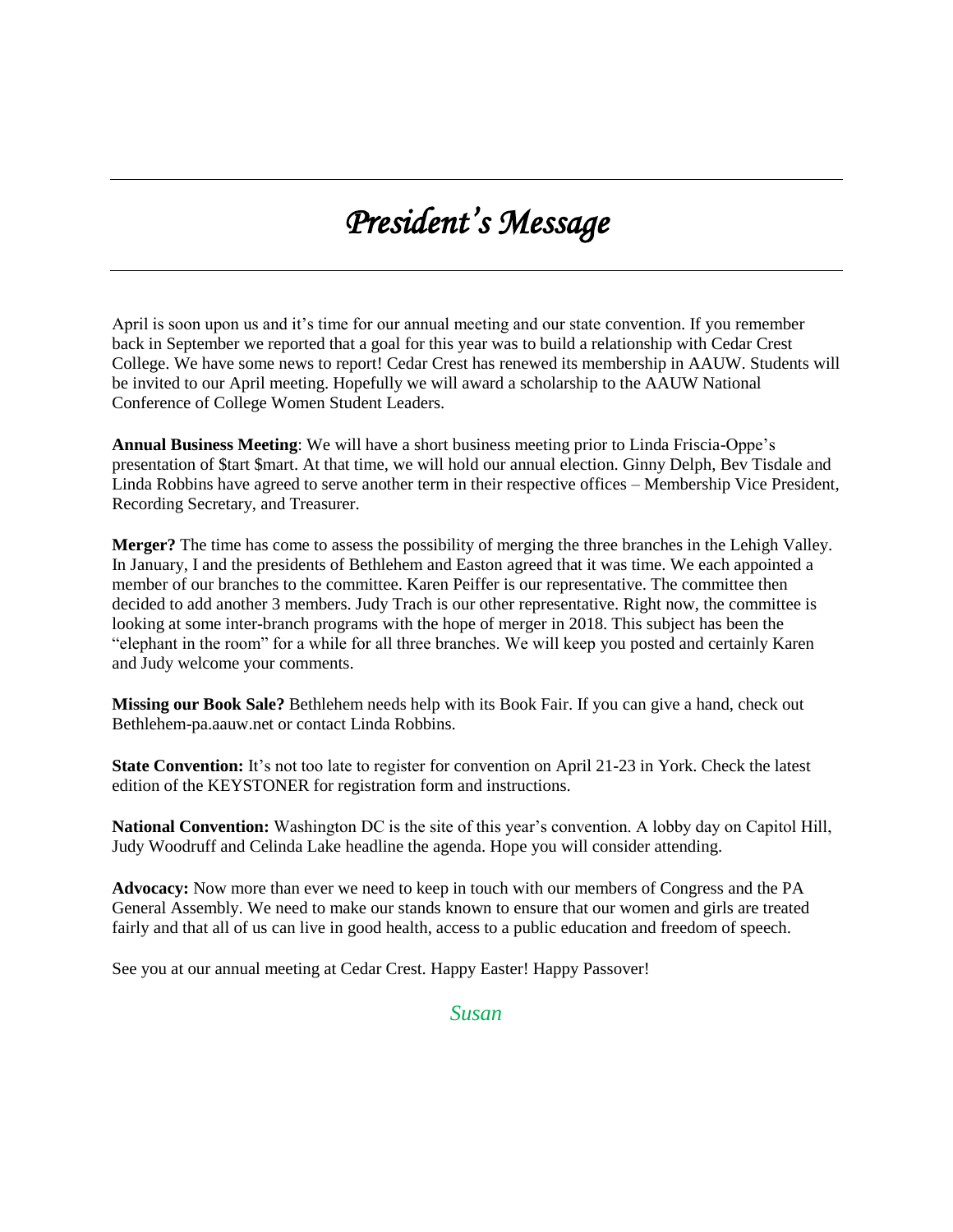# *AAUW-PA State Convention April 21-23, York, PA*

**AAUW-PA 88th Annual Meeting** York Heritage Hills Golf Resort, 2700 Mount Rose Avenue, York, PA 17402

(877) 404-1845, [http://www.heritagehillsresort.com/](https://www.heritagehillsresort.com/)

AAUW State website:<https://aauw-pa.aauw.net/>**Heritage: Diversity is Our Strength**

Dear Branch Members,

Please consider attending the 88<sup>th</sup> Annual AAUW-PA Convention being held this year **April 21-23 in York, PA**.

### **HOTEL ROOM BLOCK AT THE YORK HERITAGE HILLS GOLF RESORT WILL BE RELEASED ON MARCH 20 – PLEASE REGISTER NOW Booking ID# AAU042117**

**HOTEL RESERVATIONS** can be made through the Heritage Hills Golf Resort, 2700 Mt Rose Avenue, York, PA 17402, Phone: 1-877-782-9752, Hotel website:<http://www.heritagehillsresort.com/> (rooms \$119 plus tax double occupancy)

### **MEETING REGISTRATION:**

Registration for full members

- \$105 full convention of meals and programming
- \$90 for Saturday only

Student members (Undergraduate AAUW eSAFs, SAFs, or Student Organization members)

- \$60 full convention
- \$50 Saturday only

Register with a paper form via mail, form in the last Keystoner or can be [downloaded](http://aauw-pa.aauw.net/files/2017/02/FINAL-2017-Conference-Paper-Registration-Form.pdf) from the state website; or register online: [full members](https://www.surveymonkey.com/r/AAUWConvention2017) or [students.](https://www.surveymonkey.com/r/2017StudentAAUWPAConvention)

For more information visit the [state website](https://aauw-pa.aauw.net/meeting-registration/) or contact Conference Registrar Barbara Zaborowski at 814-255-4110 (h) or  $814-262-6425$  (w) or  $bzabor@pennhighlands.edu$ .

We have lots of great programming around our theme "Heritage: Diversity is Our Strength":

- **Susan Boland, Ph.D.,** Professor of Psychology Lock Haven University, *"Implicit Bias, Prejudice and Stereotypes"*
- **Mary Armstrong, Ph.D.**, Professor of Women's & Gender Studies, Lafayette College, "*Women in STEM: A Look Through the Gender Studies Lens"*
- **Jennifer Parker, Ph.D.**, Associate Professor of Sociology, Penn State University Lehigh Valley, *"Approaches to Diversity"*
- **State Student Advisory Council Presentation,** *"Bridging the Gap: Inclusion, Diversity, and Intersectional Feminism on Campus"*
- **Randi Blackman Teplitz**, Chair Pennsylvania Commission for Women, Professor Legal Studies Division Central Penn College
- **Elizabeth Holden,** AAUW National Grassroots Advocacy Manager
- **Kristen Galles, J.D.,** Civil Rights Attorney, *Athletic Opportunity: What Are the Stats 45 Years after Title IX?"*
- **State Gateway to Equity Recipient PathWays PA**  speaker **Marianne Bellesorte**
- Workshops, "*Who's Not at the Table? Recruitment Ideas for a More Diverse Branch"* and *"It's All About the Bill"*
- LAF Basket Auction with lots of themed baskets from the various regions of the state

I hope you will come and enjoy spending time with other great AAUW members. Dot McLane, President , AAUW-PA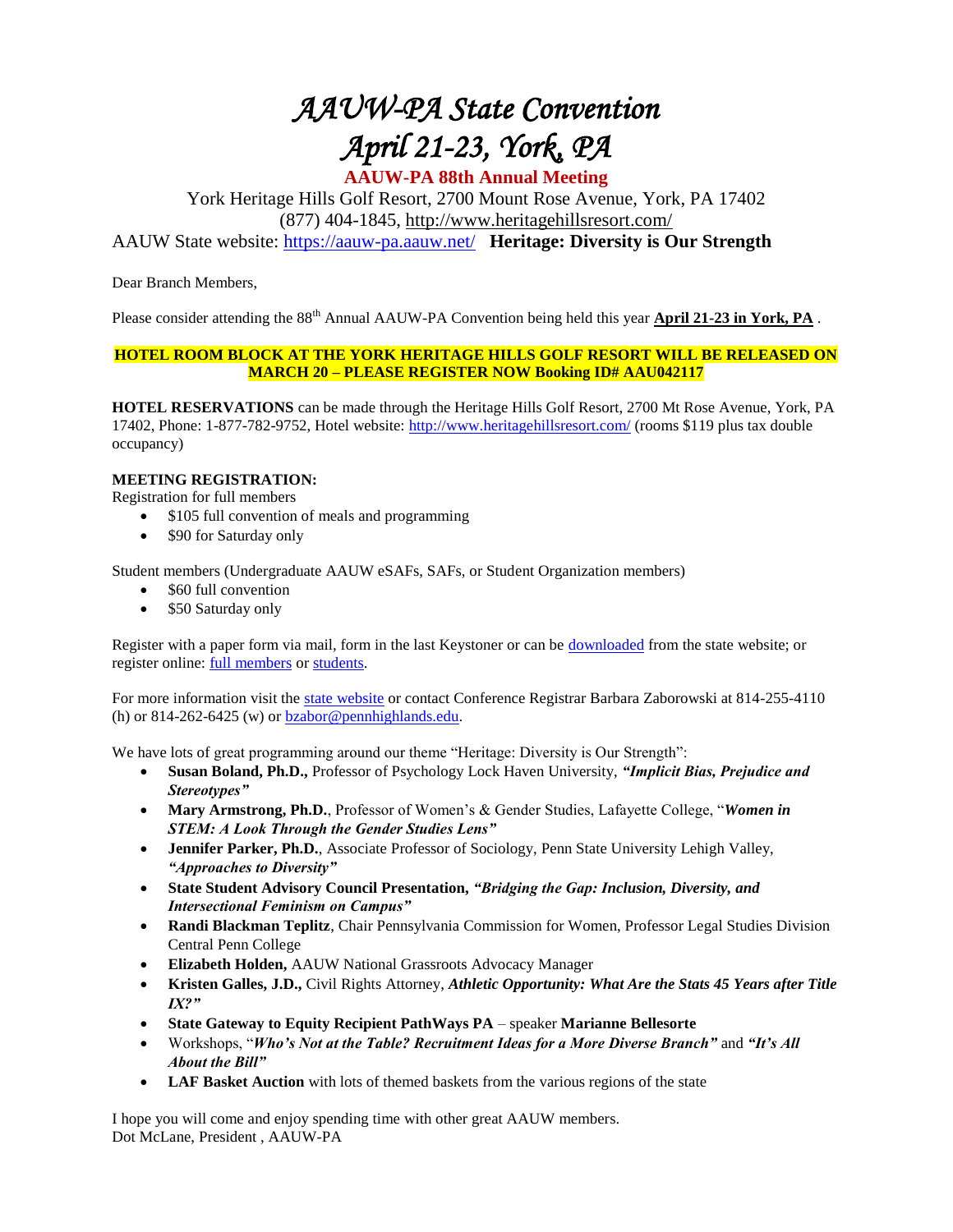### *Public Policy*  **Lesley Lojko, Public Policy Chair**

April 4th is Equal Pay Day. There are activities in Harrisburg. Our own Dot McClane is speaking. If anyone is interested in attending please let me know and I will send you the registration information. Here are excerpts from the website:

The events for Tuesday, April 4th to acknowledge Equal Pay Day are covered in detail in the March [Highlights](http://aauw-pa.aauw.net/policy/highlights/) and on the [website.](http://aauw-pa.aauw.net/policy/) What is important to note and to communicate with your branch members is that [registration i](https://www.eventbrite.com/e/aauw-pa-equal-pay-day-tickets-31785693866)s required. Because of meeting room capacity and we are providing lunch, space is limited therefore [registration](https://www.eventbrite.com/e/aauw-pa-equal-pay-day-tickets-31785693866) is required. Soon, this event will be publicized outside of AAUW and we like you and your members to have a spot. Please communicate share this link with your branch members.<https://www.eventbrite.com/e/aauw-pa-equal-pay-lobby-day-tickets-31785693866>

Ann Pehle and Barbara Price AAUW-PA Public Policy Co-Chairs

Add to your list of government officials: **Vice President of the U.S.** Mike Pence (R) The Vice President, The White House 1600 Pennsylvania Avenue NW Washington , DC 20501 Phone: 202-446-1414 Comment line: 202-456-1111 Salutation: Dear Mr. Vice President

# *Save the Date – Saturday, May 20, 2017, 11:30 AM Annual Spring Luncheon at Cedar Crest College*

Speaker – **Margie Peterson**, Journalist You can read Margie's articles for The Morning Call using this link:

<http://www.mcall.com/search/dispatcher.front?&Query=margie+peterson&target=all&spell=on>

### *Turning Point of Lehigh Valley – AAUW Donations Are Requested*

Turning Point of the Lehigh Valley is a safe place where victims of abuse and their children can find refuge and services. Over 5,000 women and children from Lehigh and Northampton counties are helped each year. Turning Point's Mission is three fold:

- Work toward the elimination of domestic violence
- Increase community awareness of the problem
- Empower victims by providing shelter and support services.

Donated items are always needed by the residents at the shelter and for those who are trying to establish violence-free homes. They provide a ray of hope to the victims, showing that others care. Our Branch will continue to reach out and support this much needed mission. This year we are concentrating on the three most needed donations: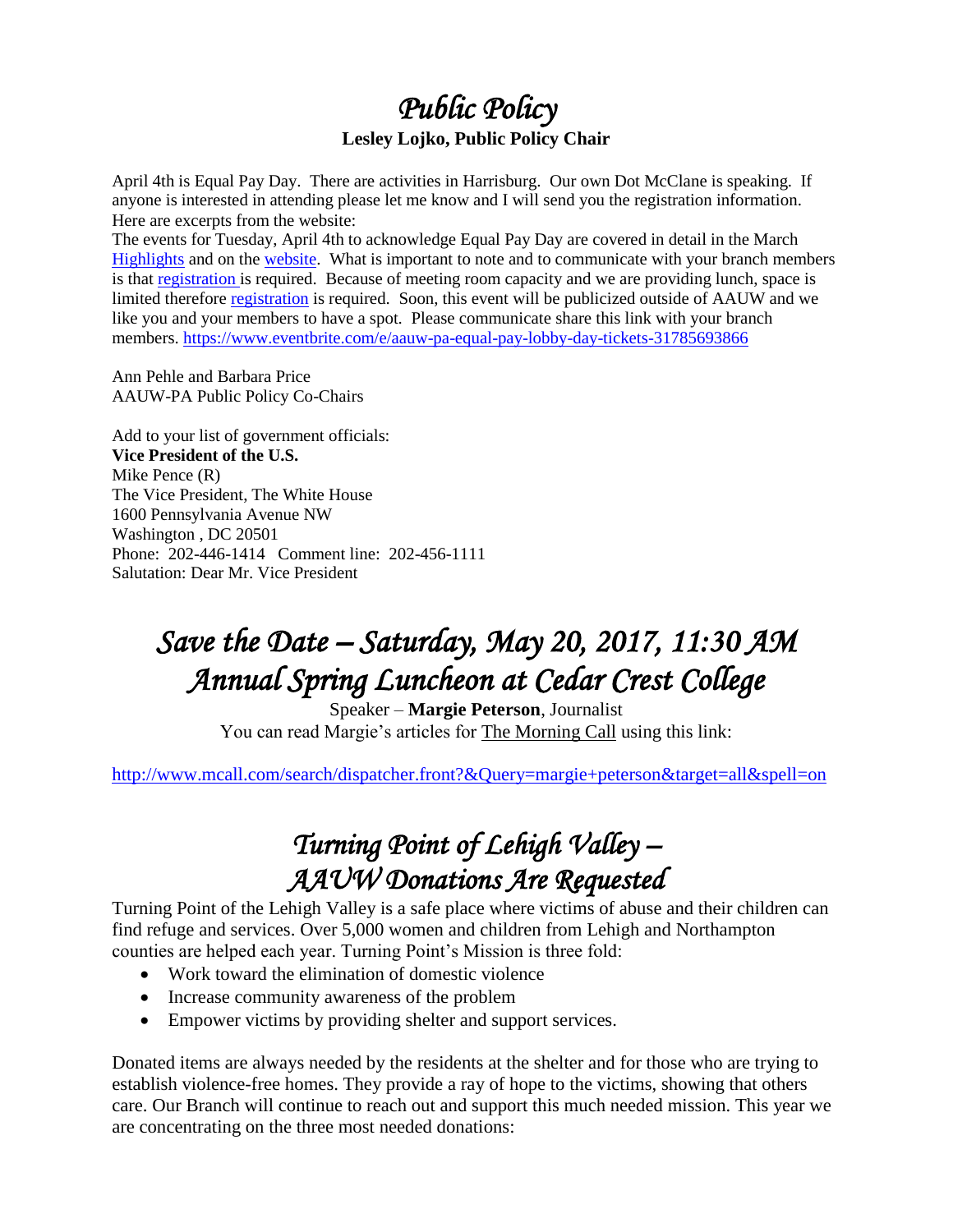- \$4 all day bus passes
- Gift cards for grocery stores, Wal-mart, Target, Wawa and pharmacies
- New bed pillows a great comfort to those setting up their new residencies.
- Please bring your donations to your study group leaders, board members or bring them to our April 19<sup>th</sup> Branch meeting. If you have any questions please contact Linda Roosa (610-966-1459) or Peggy Tyson (610-797-4199). Thank you for your support.



*2017 AAUW National Convention*  **June 14-17 Washington, D.C.**

**Leadership for Women, By Women**

*Registration is now open!* **For details visit: <http://convention.aauw.org/>**

# *Proposed AUUW Dues Increase*

Dear AAUW branch members,

Since my e-mail on February 23, we have received comments from many members and member leaders. We thank you for your thoughtfully considered input.

Based upon your feedback, the AAUW Board of Directors will now vote on the proposed dues increase at their regularly scheduled meeting on June 13, 2017. Should the increase pass, it will not become effective until the following fiscal year, beginning **July 1, 2018.** This would give branches ample time to initiate the process on your end and allow for people to include this increase in their personal budgets.

We'd also like to address comments as to why the increase is under consideration.

Donations are, and have long been, an important part of AAUW's DNA. Our recent Charting the Course campaign shows yet again the generosity and commitment of many members to the organization. It is, however, impossible to budget effectively based on what *might* come in. Annual dues are a more stable source of income. They provide the framework for AAUW's mission and programs. Indeed, a combination of both dues and donations are critically necessary to support AAUW's salary negotiation workshops, groundbreaking research, advocacy efforts, campus leadership programs, and so much more. Even fully funded programs, such as the Legal Advocacy Fund and fellowships and grants, require the support of an infrastructure to do their work.

I'd also like you to consider how prices have changed since AAUW's last dues increase in 2008. It would be very difficult to name even one item that has not increased significantly in price during that time period. That means we've been paying more and more to keep our programs running. AAUW is proposing a modest 20 percent increase — only eighty-three cents a month. Just think of the return that investment makes in the lives of countless women and girls.

Additional information will be made available after the board vote in June. In the meantime, should you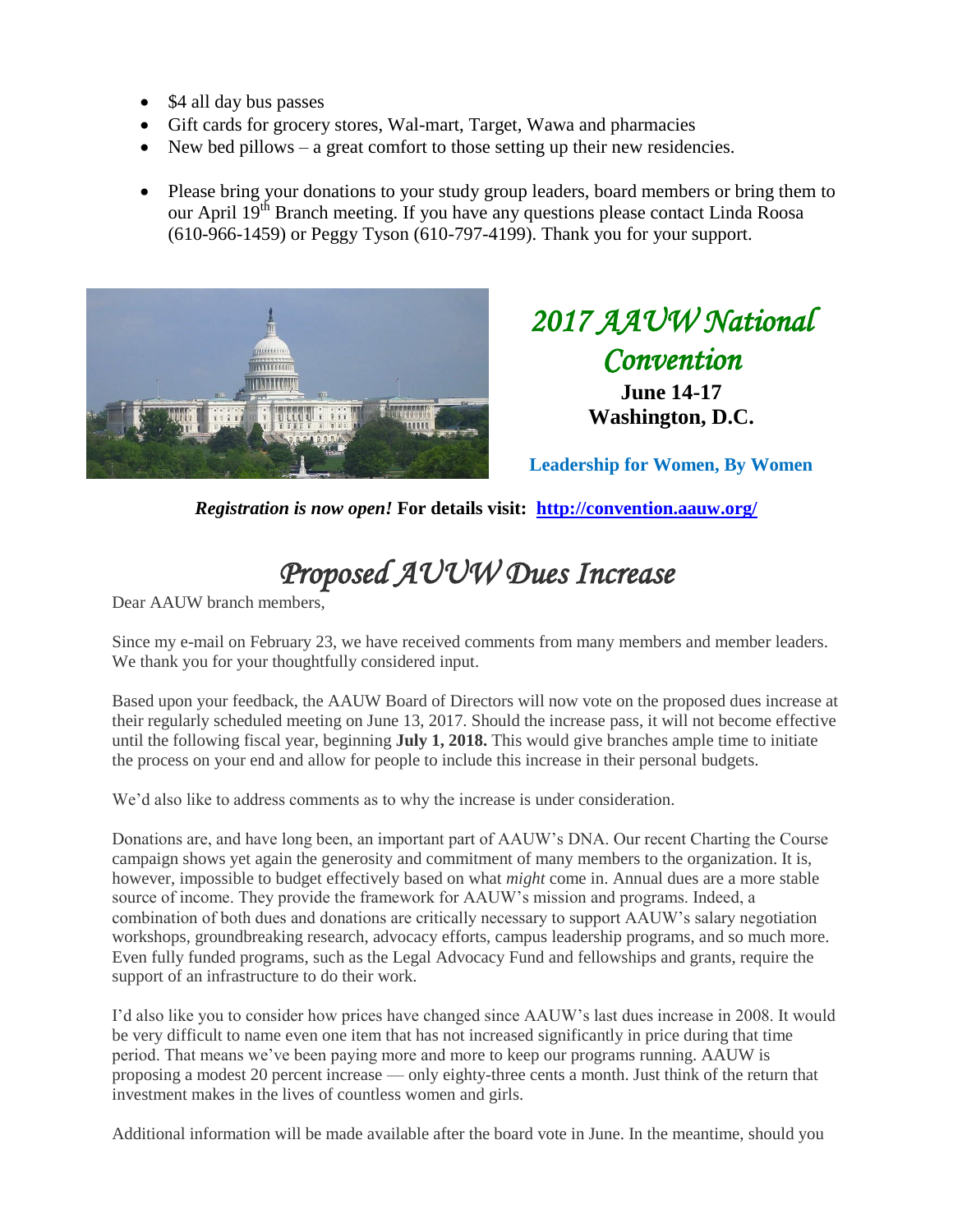have any immediate questions, please reach out to [connect@aauw.org.](mailto:connect@aauw.org)

Thank you all again for your commitment to this wonderful organization. We are a membership who believes we can do great things together. I know we are all equally committed to ensuring that AAUW thrives and continues to empower women and girls well into the future.

Mark Hopkins AAUW Interim CEO

Patricia Fae Ho AAUW Board Chair

# *Two Salary Negotiation Workshops*

Linda Friscia-Oppe and Meghan Godorov , facilitators Tues., March 28 at Kutztown University Tues., April 4 (Women's Equal Pay Day) at Muhlenberg College

As you may know, I am also presenting an overview of these activities to our branch on April 19, 7pm at Cedar Crest. I invitied Suzie Diehl, Director of CCC, Career Center, to attend in the hope that she will offer the workshop to their students.

And just for clarity ... we are calling these workshops Salary Negotiation instead of Wage Gap -- reasons to be explained during our discussion on 4/19.

If you need further details, please give a buzz - 610-762-8314. Hope you are surviving the snow! I'm not amused by Stella.

Linda

# *AAUW Bethlehem Book Sale*

Do you miss our Book Sale? Want to help Bethlehem? Here is information about their sale. Let's help if we can!

Go to Bethlehem's website at [www.Bethlehem-pa.aauw.net](http://www.bethlehem-pa.aauw.net/) to volunteer today!

March 10, 2017 Hello Everyone –

Our 2016 weekly Book Fair emails worked so well, we are trying them again. Book Fair is YOUR project and co-chair Rita Bergstrom and I encourage you to help in as many ways as possible. Book sorting is an important time, but if lifting books out of cartons is not "your thing" would you consider being a GREETER at the front door. It is important to welcome the book donors with a friendly smile and give them a book mark detailing the Sale information. We can find a job to suit your health and personality. I can't tell you what a good feeling it is when you think that our collective efforts can produce tens of thousands of dollars to help educate young women who will become the leaders of tomorrow ---and do we need lots of great women leaders!

### **IMPORTANT DATES**

March 22 10:00 - noon Kick-off coffee, Pool Building March 23 9:00 –noon - DAILY book collection, sorting and pricing starts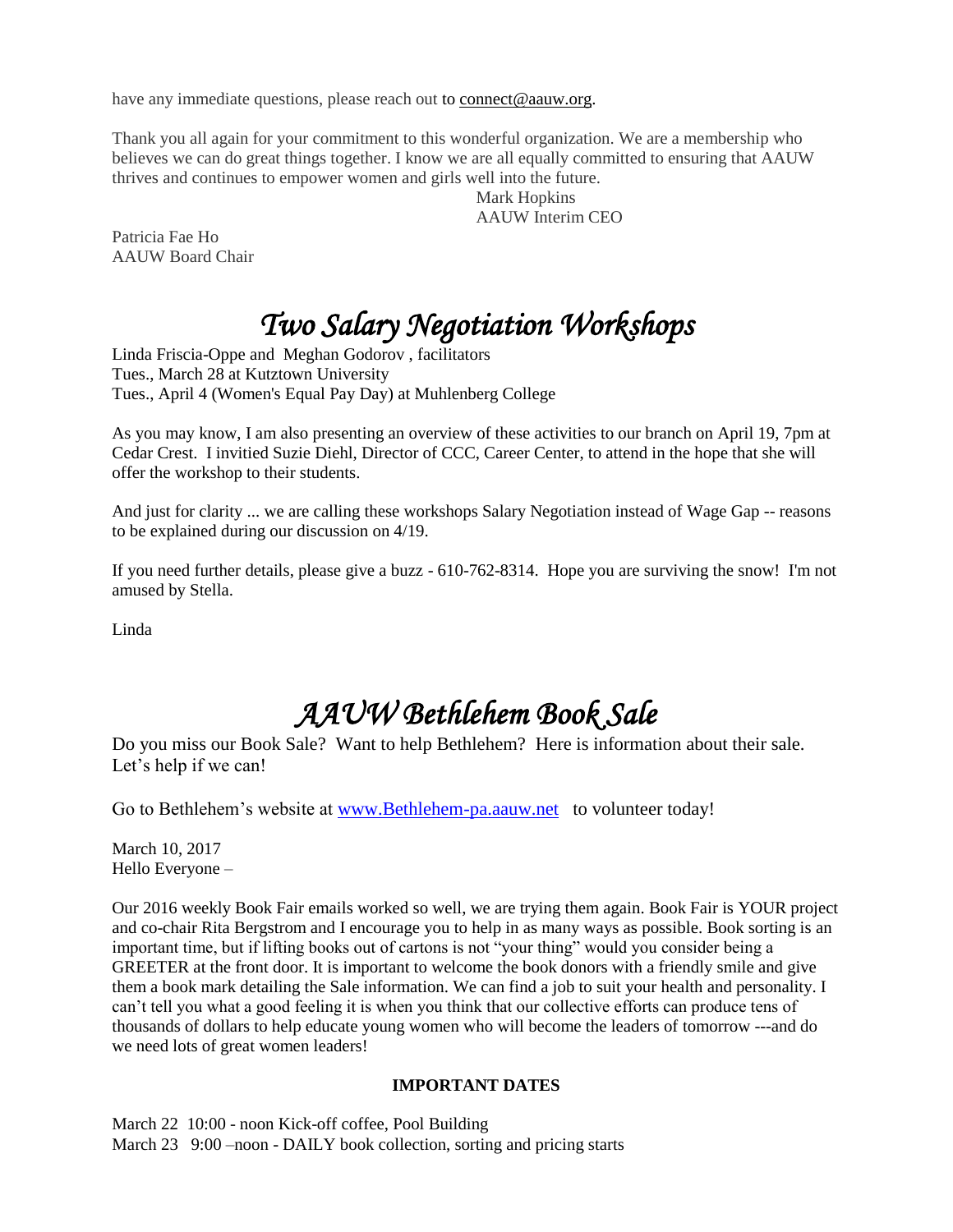April 11 6:00 pm -8:00pm Members' Supper and Sale – YOUR chance to buy books before the public

April 13 Last day for donations

April 20 PREVIEW DAY (Fee)

April 21-24 Free Days – Sale

April 24 1:00-4:00 Clean-up - Pool Building – All Hands on Deck

## *Study/Interest Groups*

*Thursday, April 20, 7:30 pm* Please contact Mary Ann Anthony at 610-432-9994 or [anthonym@parklandsd.org](mailto:anthonym@parklandsd.org) for details. We are meeting at **House of Metalworks**, a jeweler located at 303 Main St., Emmaus, PA.

### **Literature of the Past and Present** Leader: Annette Bonstedt (610-395-5974)

*Thursday, April 20, 12:30 pm* Muhlenberg College Trexler Library Rare Books Room (level B) Hostess: Annette Bonstedt, ph. 610-395-5974 Reviewer: Maria Welsh Book: *Miller's Valley* by Anna Quindlen New members are welcome. Please call or email the hostess if attending.

### **Recent Literature** Leader: Karen Kneifel (610-433-7288)

*Thursday, April 13, 12:30 pm* Hostess: Betty Baker Book: *The Cat's Table* by Michael Ondaatje Reviewer: Cathy Kane Please call hostess if NOT attending

*Please note changes: Monday, April 17, 2:00 pm* Hostess: Judith Trach 610-395-3617 Book: *Still Life* by Louise Penny New members are welcome. Please call hostess if attending.

### **Diversity, Deeds, and Dialogue Study Group Chair Ruth Skoglund (610-509-9263)**

*4th Wednesday in members' homes, 7 pm*  Please call chair for more information and if interested in attending.

**Women's Lit** Leader: Peggy Tyson (610-797-4199)

**Career Women's Study Group Barbara Ashley (610-391-1217)**